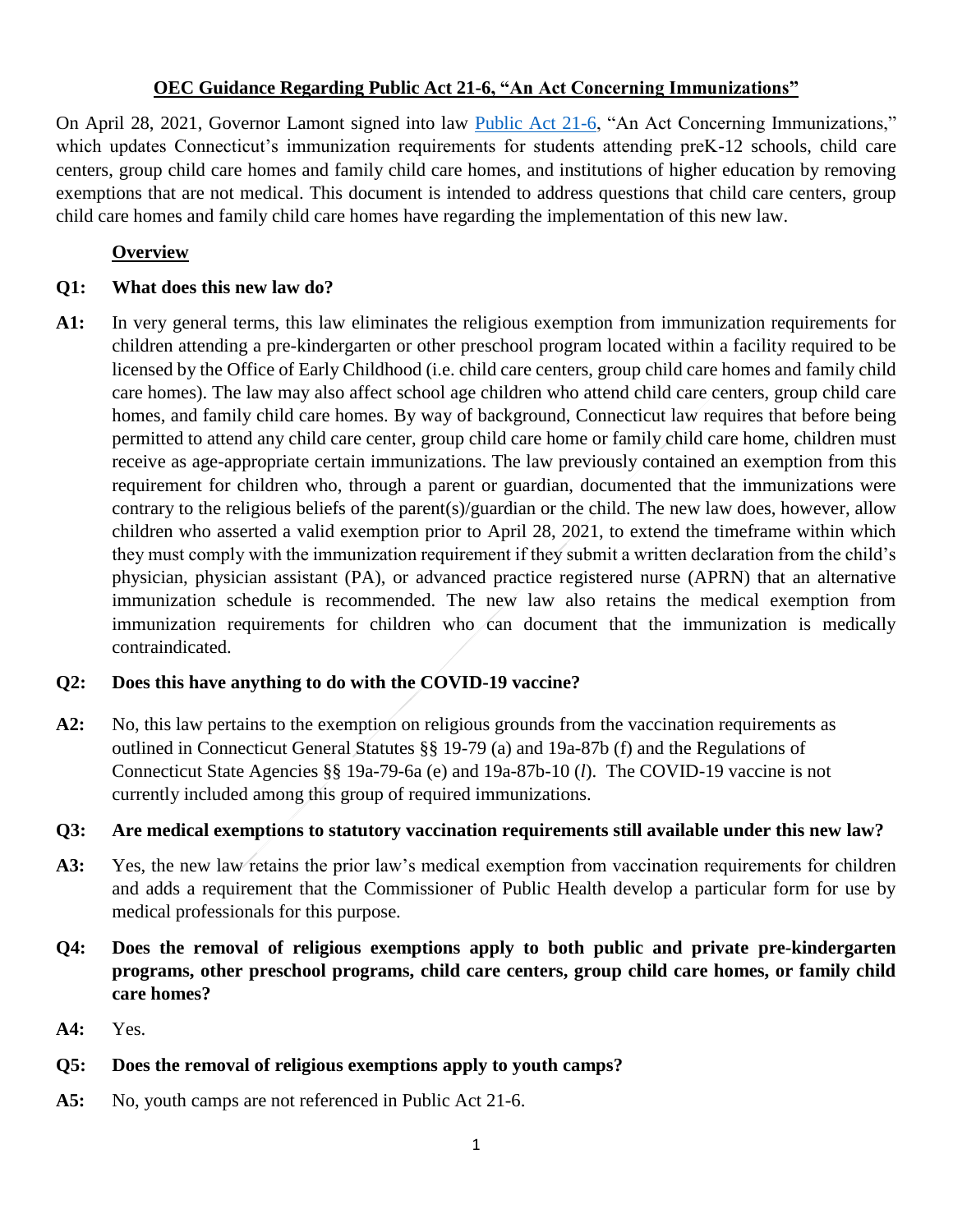#### **Q6: What is a pre-kindergarten or preschool program?**

**A6:** According to Merriam-Webster's dictionary, preschool and pre-kindergarten are synonymous and constitute the period in a child's life that ordinarily precedes attendance at elementary school. Preschool and pre-kindergarten programs may be located in a public or private school, child care center, group child care home, or family child care home.

## **Q7**: **How does this law apply to children in pre-kindergarten or other preschool programs operating in a licensed child care center, group child care home or family child care home?**

**A7:** (a) Any child enrolled in a pre-kindergarten or other preschool program *on or before* April 28, 2021, and who presented a valid religious exemption to the program *before* April 28, 2021, must comply with immunization requirements by September 1, 2022, or within 14 days after transferring to a different public or private program, whichever is later, unless the child also presents a written declaration from a physician, a physician assistant (PA) or advance practice registered nurse (APRN), stating that additional immunizations are in process as recommended by one of those types of medical professionals, rather than as recommended under guidelines and schedules specified by the Commissioner of Public Health. Under this circumstance, the timeframe within which they must comply with the immunization requirements is guided by this alternative vaccination schedule.

(b) Children enrolled in a pre-kindergarten or other preschool program *on or before* April 28, 2021, but who did not present a valid religious exemption to the program *before* April 28, 2021, should have complied and must continue to comply with the immunization requirement set forth in Connecticut General Statutes § 19-79 (a) and 19a-87b (f) and the Regulations of Connecticut State Agencies §§ 19a-79-6a (e) and 19a-87b-10 (*l*) before being permitted to attend.

(c) Children enrolled in a pre-kindergarten or other preschool program *after* April 28, 2021, must comply with the immunization requirement set forth in Connecticut General Statutes §§ 19-79 (a) and 19a-87b (f) and the Regulations of Connecticut State Agencies §§ 19a-79-6a (e) and 19a-87b-10 (*l*) before being permitted to attend.

# **Q8: How does this law apply to children in pre-kindergarten or other preschool programs operating in a public or nonpublic school that is not a licensed child care center, group child care home, or family child care home?**

**A8:** Students enrolled in a preschool or other pre-kindergarten program on or *before* April 28, 2021, and who presented a valid religious exemption to the school by that date, but did not present a written declaration from a physician, a physician assistant or advance practice registered nurse stating that additional immunizations are in process as recommended by one of those types of medical professionals, rather than as recommended under guidelines and schedules specified by the Commissioner of Public Health, must comply with the immunization guidelines and schedules specified by the Commissioner of Public Health by (1) September 1, 2022, or (2) within 14 days after transferring schools, whichever is later. Such students may, however, be permitted to follow an alternative vaccination schedule if recommended by a medical professional. Validly submitted religious exemptions for pre-kindergarten students may be valid upon such student's transfer to Kindergarten, but not beyond (1) September 1, 2022, or (2) within 14 days after transferring schools within Connecticut (public or private school), whichever is later.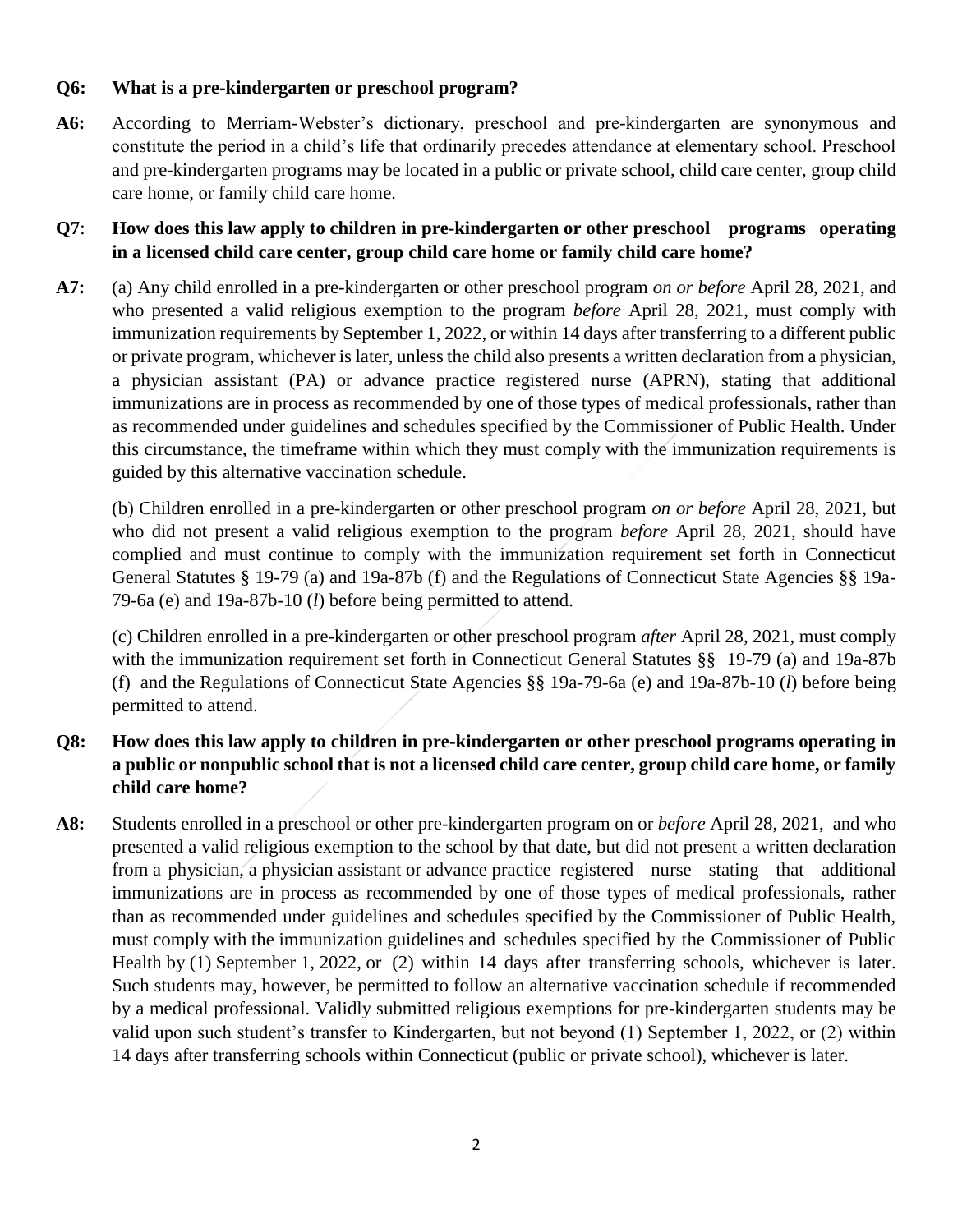## **Q9: What does it mean for a child to be "enrolled in," "applying to enroll in" or "transfer" to prekindergarten or other preschool program, child care center, group child care home, or family child care home?**

**A9:** Generally speaking, a child is enrolled in or is applying to enroll in a pre-kindergarten or other preschool program, child care center, group child care home, or family child care home at such time as a parent or guardian submits to such program all forms, documentation and/or enrollment fees required by the law and such program.

A transfer is a two-step process: (1) the child withdraws from a pre-kindergarten or other preschool program, child care center, group child care home, or family child care home to enroll at another; and (2) a parent or guardian submits to the new program all forms, documentation and/or enrollment fees required by the law and such program.

- **Q10: How should we treat children who had a valid religious exemption from a prior year but withdrew from pre-kindergarten or other preschool program, child care center, group child care home, or family child care home as a result of the pandemic (or for other reasons), and who now wish to exercise that same exemption upon reenrollment?**
- **A10:** The child can assert the religious exemption if the child was enrolled in a pre-kindergarten or other preschool program *on or before* April 28, 2021, a valid religious exemption was asserted *before* April 28, 2021, and the child reenrolls *on or before* September 1, 2022. The child must, however, comply with immunization requirements by September 1, 2022, unless the child also presents a written declaration from a physician, a physician assistant (PA) or advance practice registered nurse (APRN), stating that additional immunizations are in process as recommended by one of those types of medical professionals, rather than as recommended under guidelines and schedules specified by the Commissioner of Public Health. Under this circumstance, the timeframe within which they must comply with the immunization requirements is guided by this alternative vaccination schedule.

If the child reenrolls after September 1, 2022, the religious exemption may not be asserted and the child must comply with immunization requirements within 14 days after reenrollment unless the child also presents a written declaration from a physician, a physician assistant (PA) or advance practice registered nurse (APRN), stating that additional immunizations are in process as recommended by one of those types of medical professionals, rather than as recommended under guidelines and schedules specified by the Commissioner of Public Health. Under this circumstance, the timeframe within which they must comply with the immunization requirements is guided by this alternative vaccination schedule.

## **Q11: What is a "valid religious exemption"?**

A11: To be valid, the religious exemption must be "a statement . . . from the parent(s) or guardian of [the] child" that specifies that the immunization is "contrary to the religious beliefs" of the child or parent(s)/guardian, and must be properly acknowledged, as prescribed in General Statutes Sections 1-32, 1-34, and 1-35, by one the following individuals: (1) a judge of a court of record or a family support magistrate, (2) a clerk or deputy clerk of a court having a seal, (3) a town clerk, (4) a notary public, (5) a justice of the peace, (6) an attorney admitted to the bar of this state, or (7) a school nurse. There is no particular form that must be used, and there is no requirement that more than one parent/guardian sign the statement.

Statements that failed to contain all legally necessary components prior to April 28, 2021, are invalid and may not be used as a basis for religious exemption.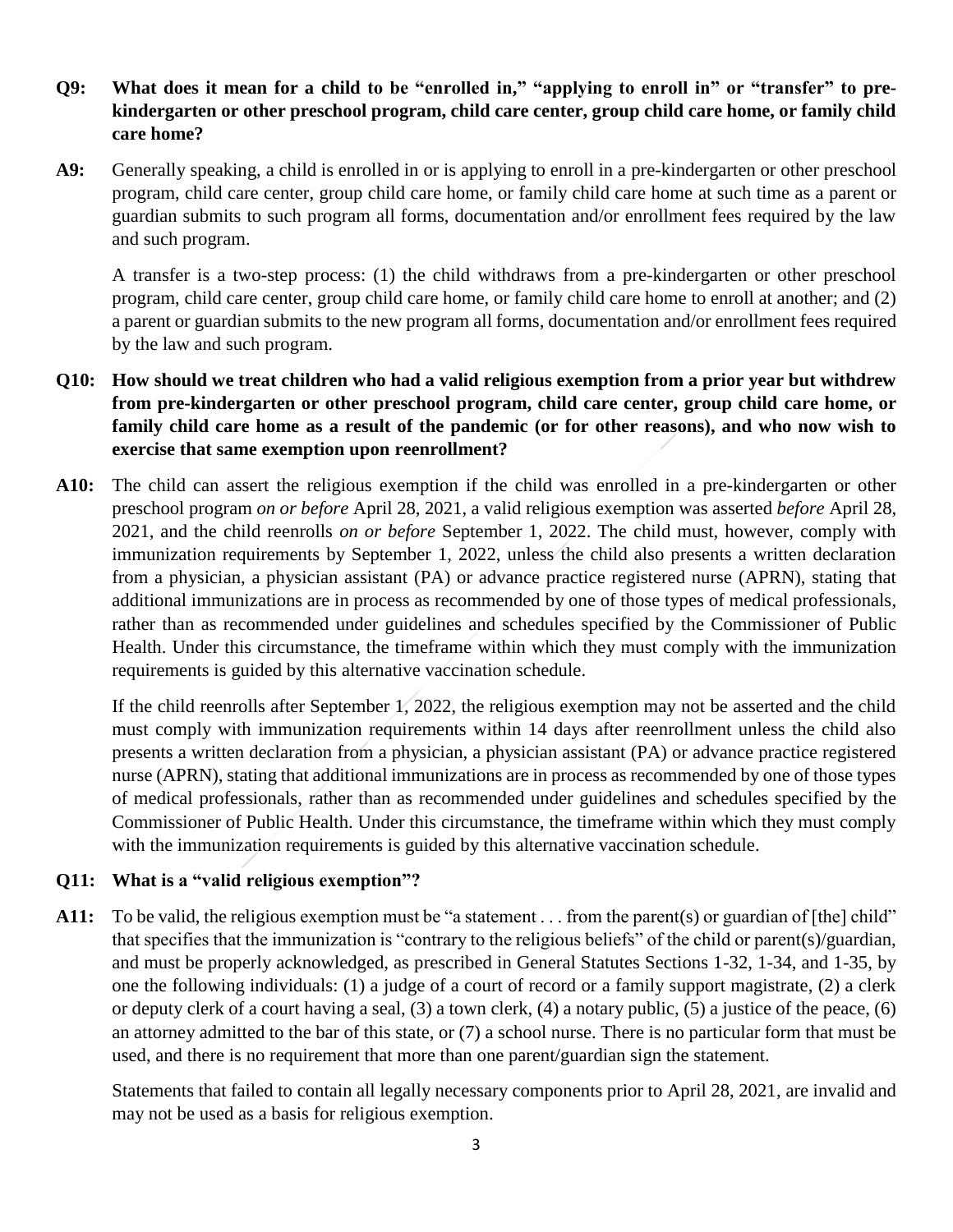## **Q12: How does this law apply to school age children, who also attend a child care center, group child care home, or family child care home?**

**A12:** Any child enrolled in grades K-12 *on or before* April 28, 2021, *and* whose parent(s) or guardian had presented a valid religious exemption *before* April 28, 2021, remains exempt from the immunization requirements contained in General Statutes §§ 19-79 (a) and 19a-87b (f) and the Regulations of Connecticut State Agencies §§ 19a-79-6a (e) and 19a-87b-10 (*l*).

## **Q13: Who may continue to be exempt from immunization requirements after April 28, 2021?**

# **A13:**

- Any child enrolled in grades K-12 *on or before* April 28, 2021 *and* whose parent(s) or guardian had presented a religious exemption *before* April 28, 2021.
- Any child who transfers to a school in Connecticut, provided that (i) the child was enrolled in K-12th grade in another Connecticut school *on or before* April 28, 2021, and (ii) the child's parents or guardian had presented a religious exemption to the child's school *before* April 28, 2021.
- Any child who, on or before April 28, 2021, was enrolled in a preschool program or other prekindergarten program and who had presented a religious exemption before April 28, 2021, but did not present a written declaration from a physician, a physician assistant, or an advanced practice registered nurse stating that additional immunizations are in process as recommended by such professionals rather than as recommended under guidelines and schedules specified by the Commissioner of Public Health, *but only until the later of* September 1, 2022, or fourteen days after transferring to a public or nonpublic school.
- Any child who, on or before April 28, 2021, was enrolled in a preschool program or other prekindergarten program and who had presented a religious exemption before April 28, 2021, and who presents a written declaration from a physician, a physician assistant, or an advanced practice registered nurse stating that additional immunizations are in process as recommended by such professionals rather than as recommended under guidelines and schedules specified by the Commissioner of Public Health.
- Any child who presents a certificate in the form prescribed by the Commissioner of Public Health that an immunization is medically contraindicated because of the physical condition of such child.